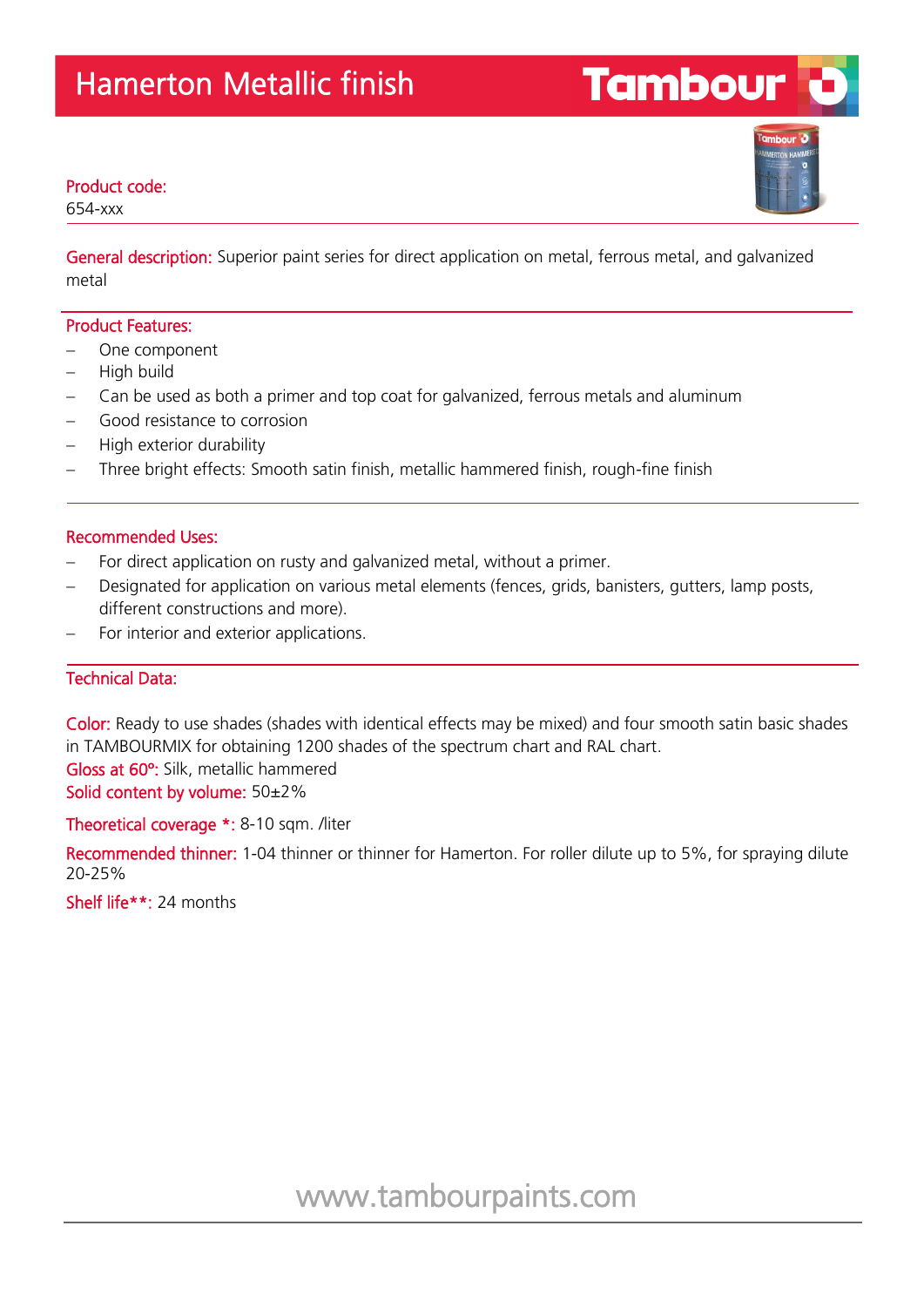# Drying times\*\*:

| 30 min           |
|------------------|
| $60 \text{ min}$ |
| 24 hours         |
| One week         |
|                  |

## Surface preparation and system recommendation:

Ferrous Metals: The painted surface should be free of dirt, loose rust, metal scales oil, grease, dust and any other foreign matter. Using a steel brush and sandpaper. Remove the dust and apply two full coats of HAMERTON

Galvanized metal and aluminum: Remove oxides as much as possible. Mechanically abrade the surface thoroughly and remove oils and other foreign matter. Apply two full coats of HAMERTON

Application: Apply over the entire surface without leaving any exposed areas that will allow penetration of moisture. Achieving a 90-120 microns thick dry film is mandatory. Coats number required to achieve this thickness depends on the application mode. It is essential to apply a thick coat, however, when the applied coat is too thick, runs may occur. It is recommended to apply several thin coats, especially on vertical, complex surfaces. Ensure full coverage of corners and edges, to obtain perfect protection.

Brush/ Roller Application: For application on small areas. Where needed, thin up to 5%, with 1-04 thinner or thinner for Hamerton. Use the widest brush possible and apply as quickly as possible the entire surface. To ease brushing, dip the brush in a container of thinner, to dissolve dried paint residue off the brush.

Spray Application: For application on large areas. Use up to 20% of thinner to dilute the paint (use of Nitro and Turpentine thinners is forbidden for this product) and spray at a pressure of 2-3 atmospheres in the widest fan possible. Apply 3-4 thin coats. Wait at least 15 minutes between each coat. The top coat must be sufficiently thick to provide a smooth look, while avoiding runs